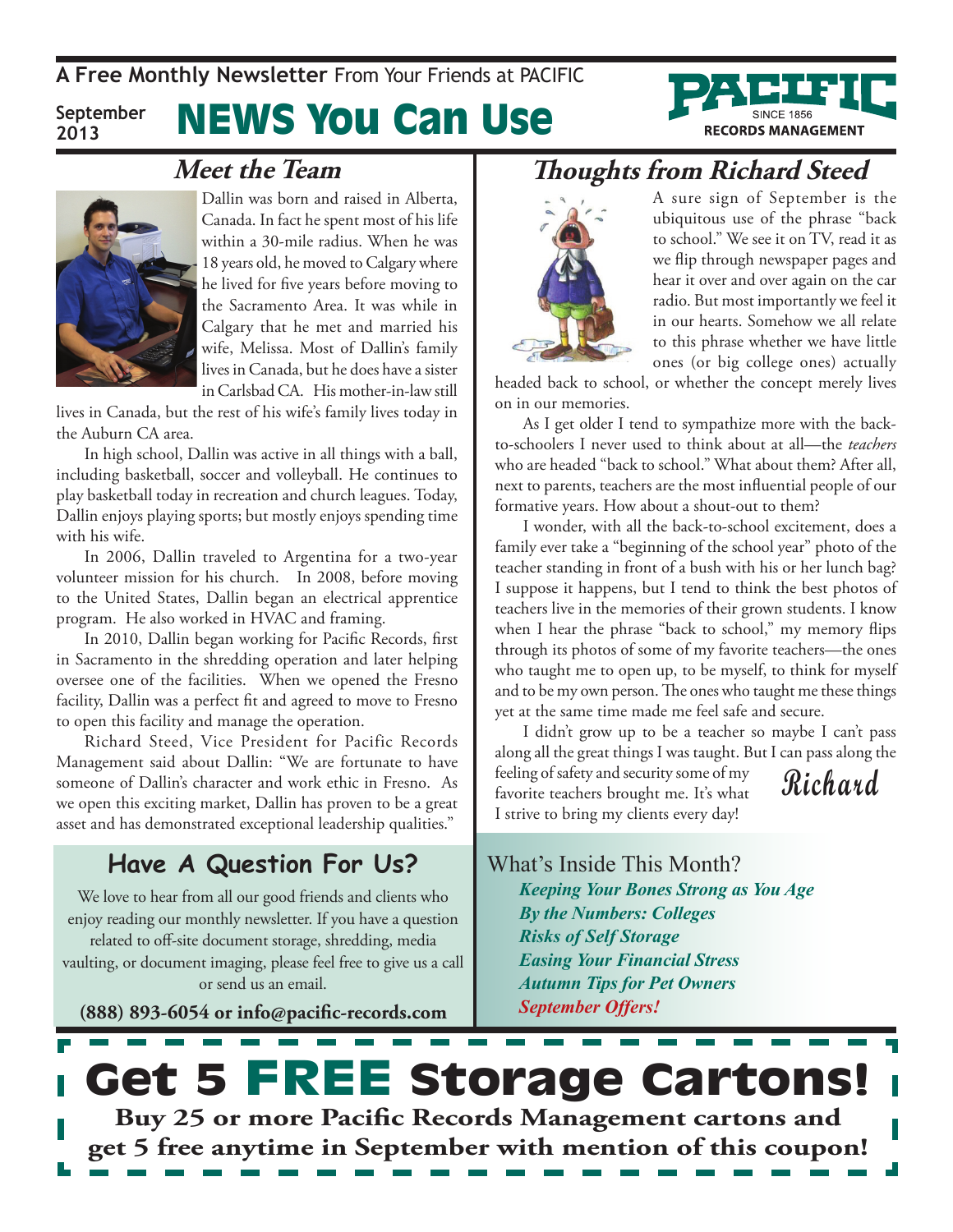## **Keeping Your Bones Strong as You Age**

About ten million Americans have osteoporosis and another 34 million have its precursor, osteopenia. The risk of osteoporosis increases as you get older.

To keep your bones strong, increase your intake of foods rich in calcium and vitamin D. These include low-fat dairy, canned fish with soft bones, dark-green leafy vegetables, and eggs. You can also find foods



fortified with calcium and vitamin D, including orange juice, breads, cereals, and milk.

Many healthy lifestyle changes can decrease your risk of developing osteoporosis. You should consider increasing the amount of exercise you do. The best are weight-bearing exercises like dancing, walking, weight lifting, and playing tennis. Smoking increases the risk of bone-breakage, so quitting smoking is important.

Finally, check with your doctor to see if any medications you are taking are increasing your risk of developing osteoporosis. These drugs include some antiseizure drugs, certain cancer drugs, some sleeping pills, thyroid medication, and certain types of steroids. If you are taking a drug that can increase your risk of bone-weakening, ask your doctor for a bone density test to find out how strong your bones are.

#### *"You're never too old to become younger."*

– Mae West

## **By the Numbers: Colleges**

- More than 8.2 million applications are sent in to U.S. colleges each year.
- There are almost 11 million full-time students enrolled in four-year colleges in the United States.
- About 41 percent of students who complete high school enroll immediately in a four-year college and 27 percent enroll in a two-year college.
- Females make up the majority of university students, with 57 percent female versus 43 percent male.
- The average price for one year of undergraduate tuition, fees, room, and board is \$13,564 at public institutions and \$32,026 at private institutions.

*Source: National Center for Education Statistics, Institute for Education Sciences Institute for Education Sciences*

## **September Holidays and Events**

- 1-7 Self-University Week
- 2 Labor Day
- 4 Newspaper Carrier Day
- 5 Be Late for Something Day
- 8-14 Substitute Teacher Appreciation Week
- 8 National Grandparents Day
- 9 National Boss/Employee Exchange Day
- 10 Swap Ideas Day
- 13 Blame Someone Else Day
- 15-21 Prostate Cancer Awareness Week
- 16-20 National Love Your Files Week
- 17 Citizenship Day
- 18 World Water Monitoring Day
- 19 International Talk Like a Pirate Day
- 20 National POW/MIA Recognition Day
- 21 International Day of Peace
- 22 First Day of Autumn
- 22 National Centenarian's Day
- 23 Family Day—A Day to Eat Dinner With Your Children
- 24 National Punctuation Day
- 25 National Women's Health and Fitness Day
- 26 World Maritime Day
- 27 Ancestor Appreciation Day
- 27 Love Note Day
- 28 Family Health and Fitness Day
- 28 National Hunting and Fishing Day
- 22-29 International Week of the Deaf
- 29 Gold Star Mother's Day

#### **September is Also:**

International People Skills Month International Self-Awareness Month International Strategic Thinking Month World Animal Remembrance Month AKC Responsible Dog Ownership Month Atrial Fibrillation Awareness Month Attention Deficit Hyperactivity Disorder Month Baby Safety Month Backpack Safety America Month Be Kind to Editors and Writers Month Childhood Cancer Awareness Month College Savings Month Eat Chicken Month Fall Hat Month Gynecologic Cancer Awareness Month Happy Cat Month Healthy Aging Month Hunger Action Month Library Card Sign-Up Month Mold Awareness Month

National Childhood Obesity Awareness Month

The material contained in this newsletter is for informational purposes only and is based upon sources believed to be reliable and authoritative; however, it has not been independently verified by us. This newsletter should not be construed as offering professional advice. For guidance on a specific matter, please consult a qualified professional.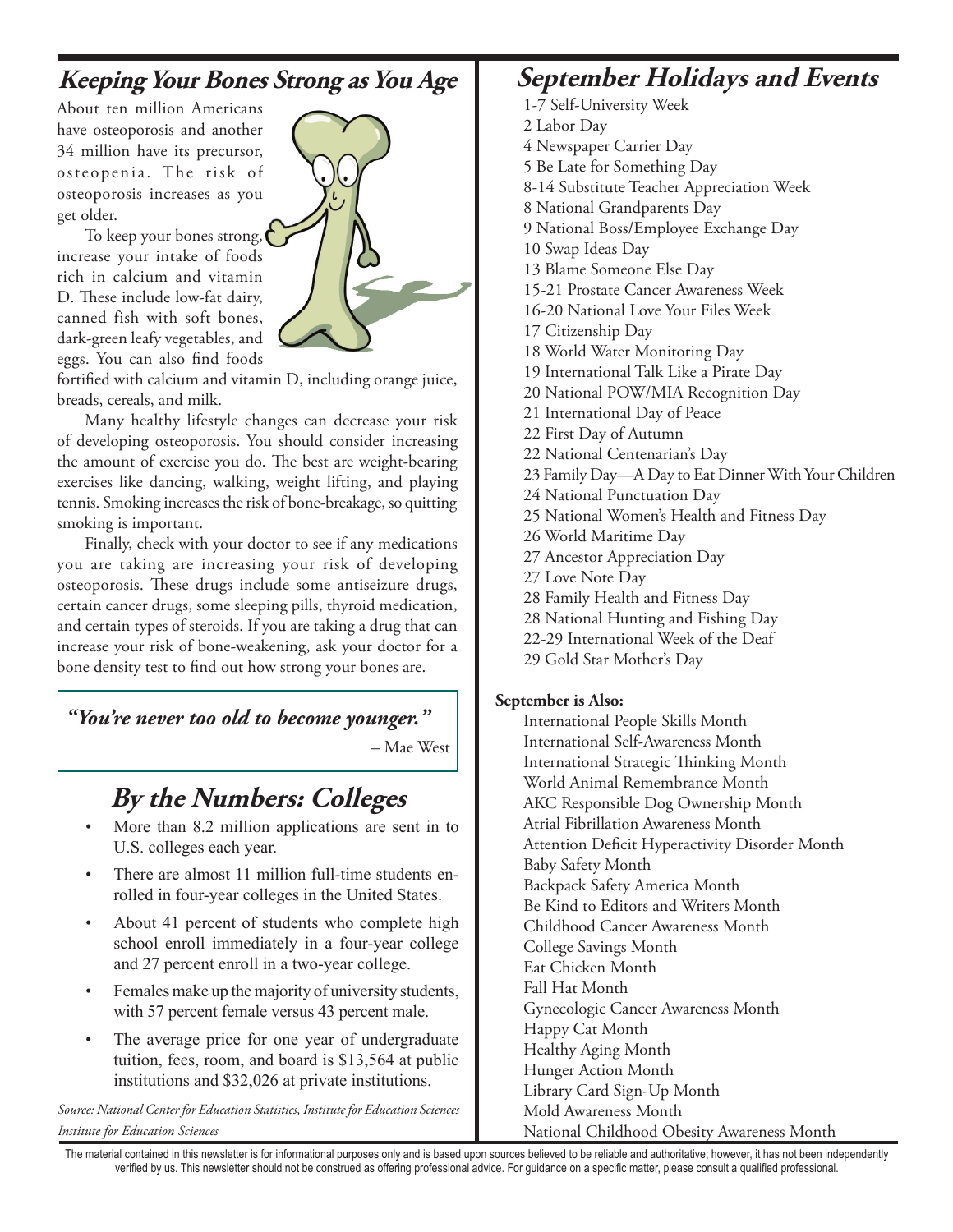# PacBlog

PacBlog is the monthly web log of Pacific Records Storage To read this month's installment, please click the title below.

#### [2013's Hot Topic: Privacy \(Or Lack Thereof\)](http://pacific-records.com/2013s-hot-topic-privacy-heres-how-to-maintain-it-within-your-business)

You may also access the PacBlog at the URL below. There you will find this month's installment along with archives of previous installments.

**<http://pacific-records.com/category/pacnews>**

## **Alone at the Front**

A teacher was scolding her class after all of them did poorly

on their English test. She told them that she thought they could all do better and asked that anyone who thought he or she was not very good at English to stand up. There was an uncomfortable silence, but finally one little boy in the back stood  $\delta$ up slowly.

"Very good, Tom," said the teacher. "At least you realize that you have some weakness and that gives you a good opportunity to improve."

"Oh, I don't actually think I'm bad at English," said Tom. "I just felt sorry for you standing there all alone."

## **Do You Want To Win A \$25 VISA Gift Card?**



Each month we'll give you a new challenge of

some type. All those who reply with a correct answer are eligible to win. At the end of the month we'll draw a lucky name. Here is this month's challenge:

A man was born in 1949 and died in 1950, yet he was 91 years old. How can this be?

**Last Month's Answer to:** *Change the position of only one number to make the following equation correct: 32-6=2*

 $2^3 - 6 = 2$ 

Email your answer to **info@pacific-records.com Last month's Winner: Maggie Wyatt**

## **September Service Awards**

Celebrating Pacific Employee Anniversaries

**5 years** David Meza

## **Did You Know: Coupons**

September is National Coupon Month.

The first coupon was issued in 1887 when Asa Candler used paper tickets to give away free glasses of Coca-Cola.

In 1909, C.W. Post used one-cent coupons to market his newest cereal, Grape Nuts.

By 1965, fifty percent of Americans used coupons.

Almost 80 percent of Americans report using coupons each year.

Almost 75 percent of coupons only require a purchase to buy one item. The rest require a purchase of two or more items.

Over one quarter of consumers used more coupons in 2012 than they did in 2011.

The top two reasons consumers give for not using coupons is that there are no coupons for the products they want to buy and their coupons expire before they can use them.

Marketers overwhelmingly use free-standing inserts, most often found in newspapers, to distribute their coupons, with over 90 percent of coupons printed in this medium.



3 months FREE secure Destruction service *Get 3 months of free Secure Destruction service when you sign up for a new Secure Destruction account with a one-year agreement. Just mention this coupon! Email info@pacific-records.com for more information.*